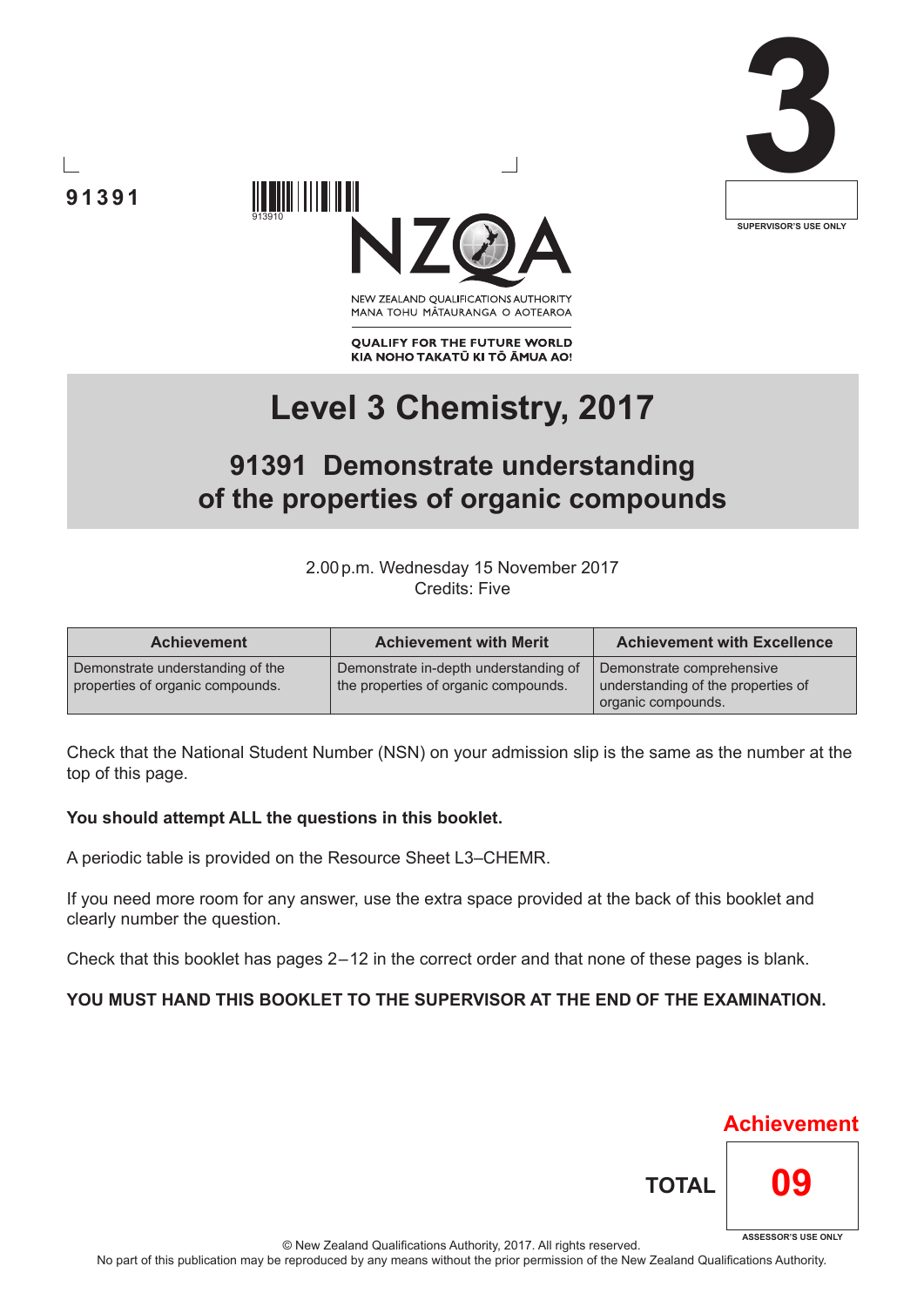#### **QUESTION ONE**

Complete the table below to indicate the IUPAC name, functional group, and/or the structural  $(a)$ formula for organic compounds that contain only four carbon atoms. The first row has been completed for you.

| <b>Functional</b><br>group | <b>Structural formula</b>                                                     | <b>IUPAC</b> (systematic)<br>name |  |
|----------------------------|-------------------------------------------------------------------------------|-----------------------------------|--|
| Alkene                     | $CH3CH2CH=CH2$                                                                | ખો<br>but-1-ene                   |  |
| Amine                      | $CH_3$<br>CH <sub>3</sub> - CH <sub>2</sub> - CH <sub>2</sub> NH <sub>2</sub> | 2-methylpropan-1-amine            |  |
| Acyl chloride              | $CU_3 - CH_2 - CH_1 - C$                                                      | lantanoyl chloride                |  |
| Ester                      | $\begin{pmatrix} 1 \\ 1 \\ 1 \end{pmatrix}$ (H <sub>3</sub> - 0)<br>dA        | propyl methanoate                 |  |
| Ketone                     | $CH_3CH_2-C-CH_3$                                                             | $butan-2-one$                     |  |
| Aldehyde                   | CH3CH2CH2C <sup>10</sup>                                                      | butancil                          |  |
| Amide                      | $CH_3CH_2CH_2-CH_2$                                                           | butanamide                        |  |



Chemistry 91391, 2017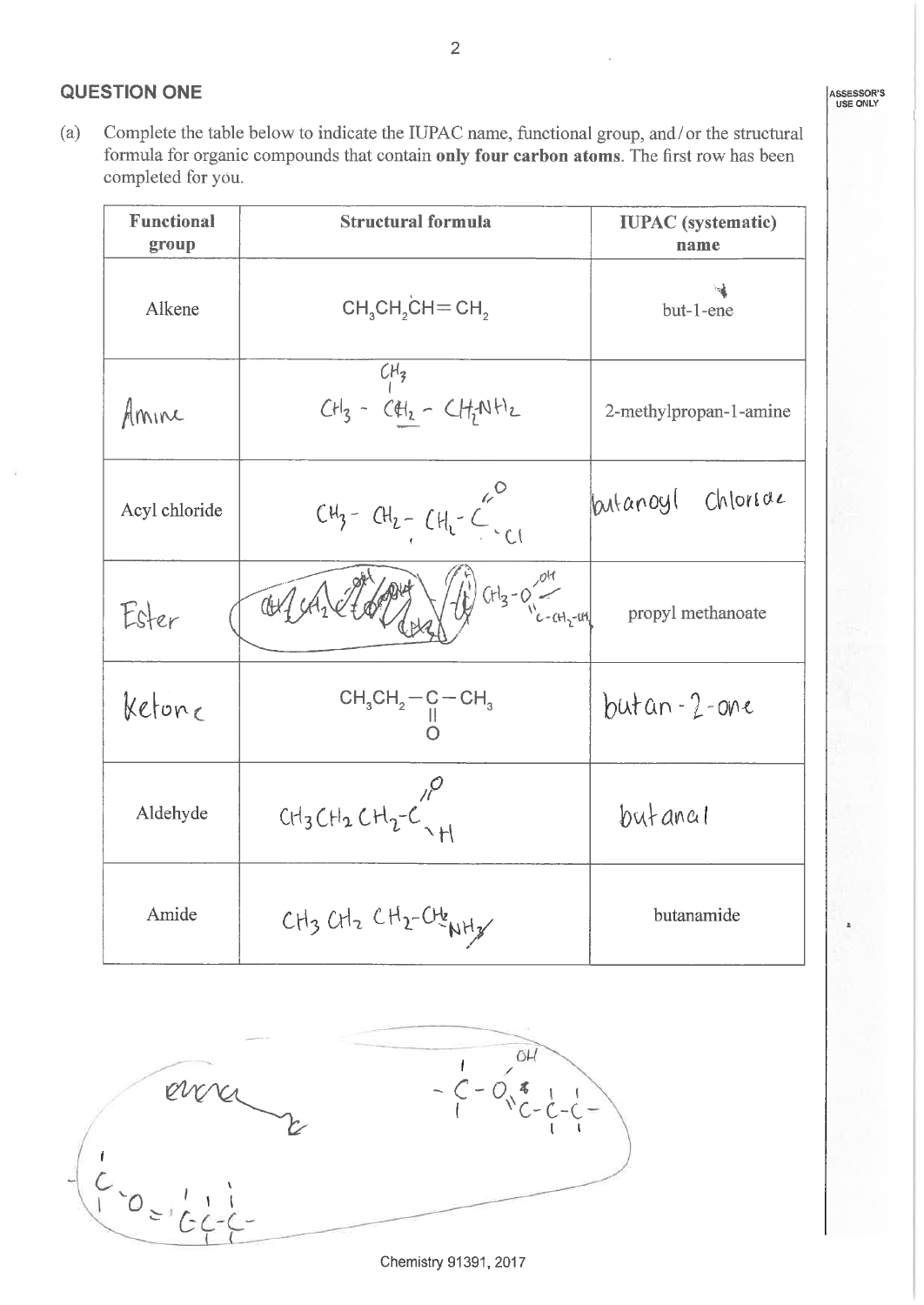Complete the following reaction scheme by drawing the structural formulae of both organic  $(b)$ compounds  $A$  and  $B$ , as well as the major and minor products  $C$  and  $D$ .

Identify both reagents 1 and 2, and indicate the type of reaction occurring at each step.



**ASSESSOR'S** 

USE ONLY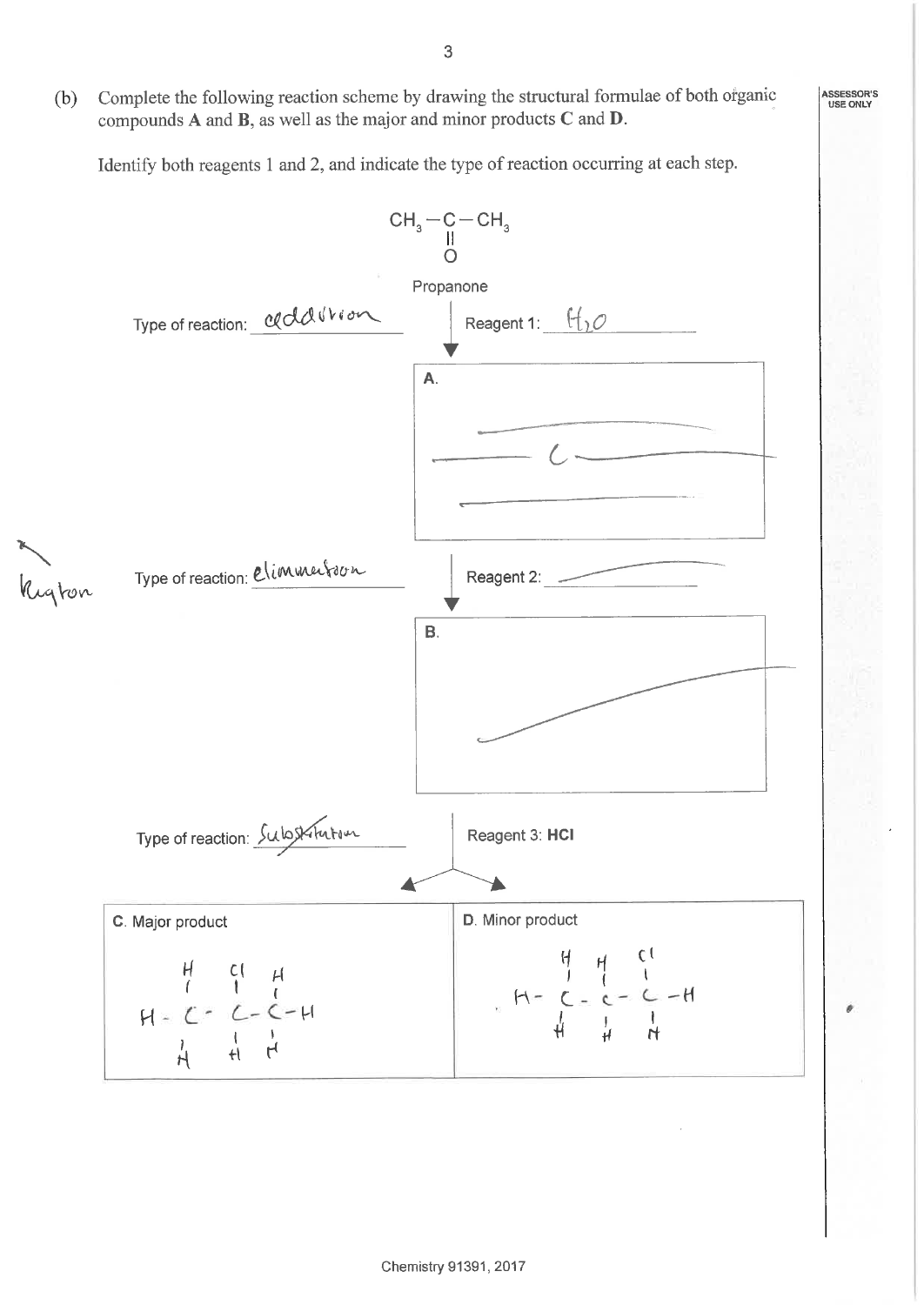- Some organic compounds can exist as enantiomers (optical isomers).  $(c)$ An example is a secondary alcohol with the molecular formula  $C_A H_0OH$ .
	- Draw the enantiomers of  $C_A H_0OH$  in the box below.  $(i)$



- $(ii)$ Explain what is meant by the term enantiomers (optical isomers). In your answer, you should:
	- identify the structural requirement for a molecule, such as  $C_A H_0OH$ , to exist as enantiomers
	- explain how enantiomers can be distinguished from each other.

For an molecule such as CuttaCH to exist as an enantomer it mart be a secondary alchol.<br>Enantomere must have four artferent functional groups surrounding the central chirol Carbon Enantomers can reflect plain polarsed egg light<br>in opposite erretor directions and this<br>is how they can be distinguished from

ASSESSOR'S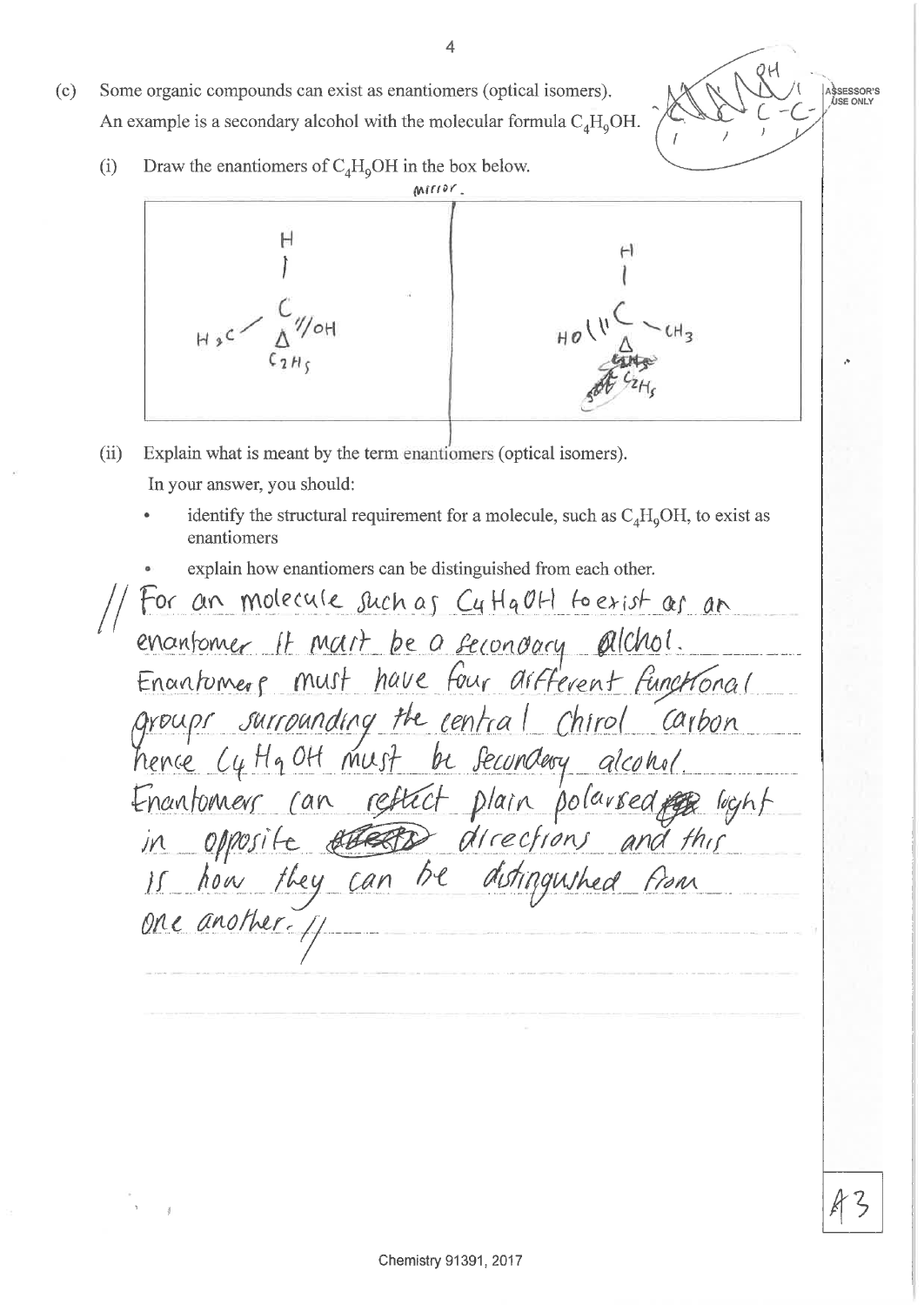$\overline{5}$ This page has been deliberately eft blank. The examination continues on the following page.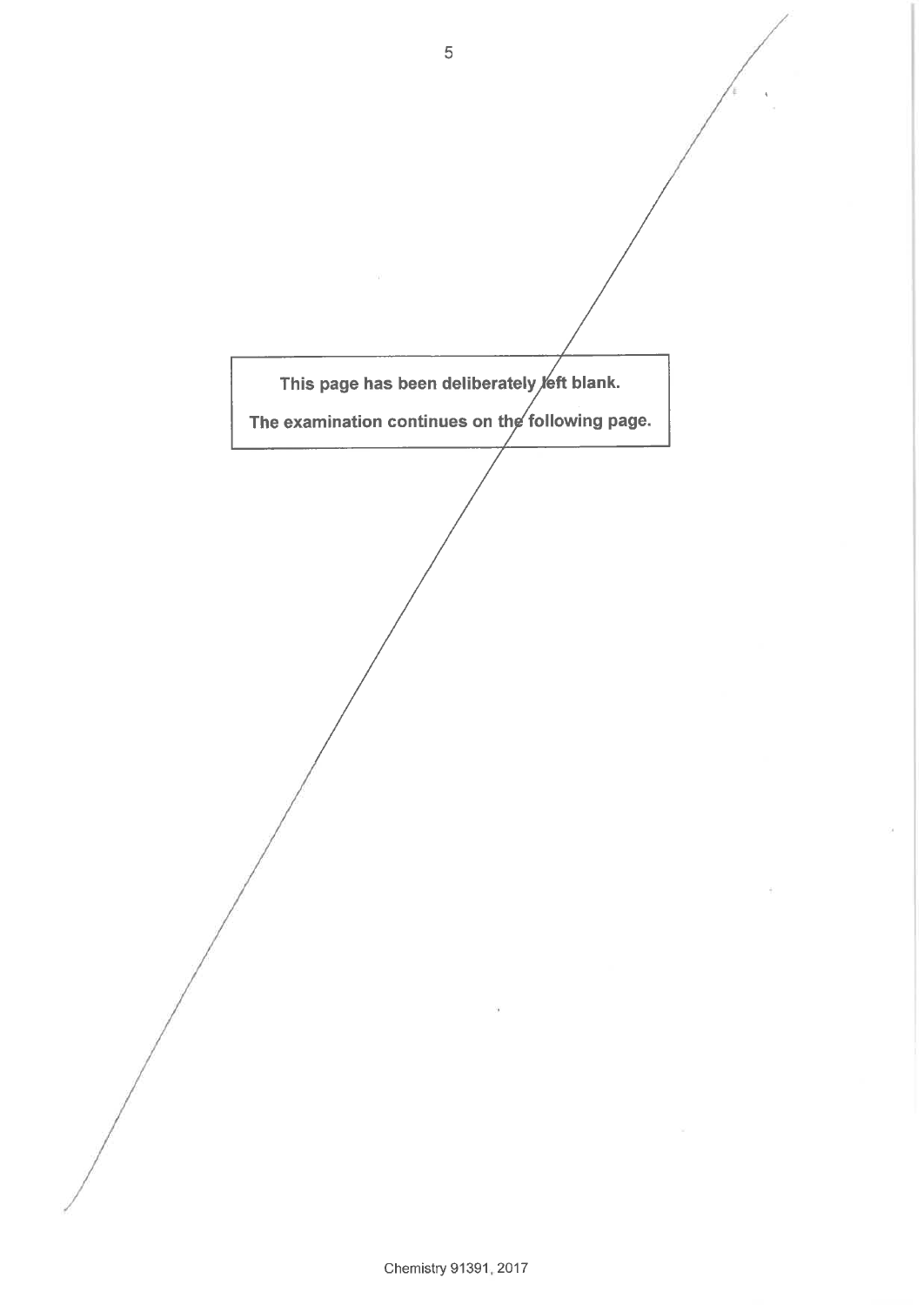### **QUESTION TWO**

Compound  $P$  and compound  $Q$  are straight-chain constitutional (structural) isomers with the  $(a)$ molecular formula  $C_5H_{12}O$ . Compound P can form optical isomers, whereas compound Q cannot.

When reacted with concentrated sulfuric acid, compound P forms two products, compounds R and S; compound Q forms only one product, compound S.

When compound  $Q$  is reacted with *Reagent 1*, it forms a chloroalkane, compound  $T$ .

Compound  $T$  reacts with concentrated  $NH<sub>3</sub>$  to form compound U.

Compound  $Q$  can also be oxidised to form compound  $V$ , which will turn moist blue litmus paper red.

Compound V can also be reacted with compound  $Q$  and *Reagent 2*, to form a sweet-smelling liquid, compound W.

Use the information above to identify compounds  $P$  to  $W$ , and reagents 1 and 2.

Space for planning/working is provided in the box below.

 $\mathcal{O}$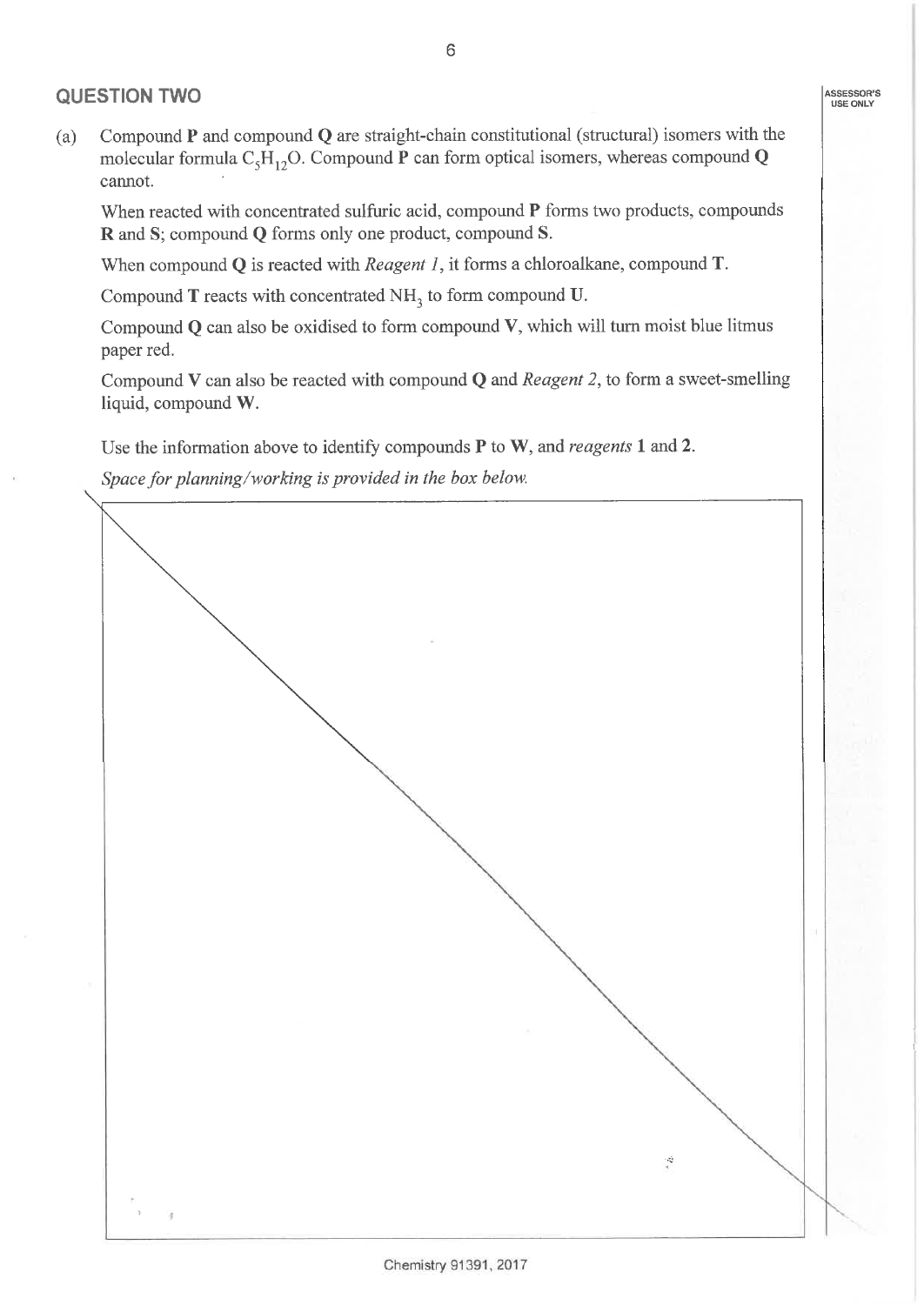Complete the following tables using the information found on the previous page.

ASSESSOR'S<br>USE ONLY

 $\mathfrak{f}% _{0}\left( t\right) \equiv\mathfrak{f}_{0}\left( t\right) \equiv\mathfrak{f}_{0}\left( t\right)$ 

| Compound     | <b>Structure</b>                                                                                                                                                                                                |  |  |  |
|--------------|-----------------------------------------------------------------------------------------------------------------------------------------------------------------------------------------------------------------|--|--|--|
| $\mathbf P$  | $\overline{\mathcal{H}}$<br>$\overline{o}$ H<br>$\overline{\mathsf{H}}$<br>H<br>$\frac{M}{1}$<br>$C - C - H$<br>$\overline{\phantom{a}}$<br>$H -$<br>ŕ١<br>$\mathsf{H}$<br>$\overline{\mathsf{H}}$<br>H<br>$+1$ |  |  |  |
| ${\bf Q}$    | O H<br>f<br>$\mu$<br>$H_{H}$<br>$- H$<br>Ŕ<br>Н                                                                                                                                                                 |  |  |  |
| $\mathbb R$  | 푸프 분<br>$\mathcal{P}$<br>$\frac{H}{I}$<br>$(-C-C-C-C-H)$<br>$H^+$<br>$\overline{H}$<br>f<br>Ĥ<br>$H$ $H$<br>Н                                                                                                   |  |  |  |
| $\mathbf S$  | μ<br>$H_{\rm}$<br>H<br>$\mathcal{H}% _{0}$<br>н<br>H<br>$C-C=C_{\gamma}$<br>$H -$<br>$\overline{C}$<br>$C^*$                                                                                                    |  |  |  |
| $\mathbf T$  | Ċ<br>Ĥ<br>h<br>1<br>$M_{\tau}$<br>$C - H$<br>$\epsilon$ -<br>Á<br>ر<br>H<br>H<br>$\overline{H}$<br>H                                                                                                            |  |  |  |
| $\mathbf U$  | NH <sub>2</sub><br>$\boldsymbol{\mu}$<br>H<br>ŀJ.<br>$H_{-}$<br>$C - H$<br>$\widetilde{\mathcal{F}}$<br>н<br>Ή<br>$\lambda_I$                                                                                   |  |  |  |
| $\mathbf{V}$ | Ħ<br>Ĥ<br>$H -$<br>too<br>700<br>J<br>ł<br>$\overline{\mathcal{M}}$<br>$\vdash$<br>$\mathcal{N}$                                                                                                                |  |  |  |
| W            | $\frac{1}{2}$<br>$\frac{1}{3}$<br>$\frac{\mu}{l}$<br>۲Į<br>$H$ $H$ $H$ $H$<br>$6 - 6 - 6 - 6 - 4$<br>J.<br>-<br>∫ ج<br>$rl-CCCC$<br>$\mathbf{f}$<br>HHHHH<br>$\frac{1}{N}$ $\frac{1}{N}$ $\frac{1}{N}$          |  |  |  |

| Reagent 1 |  |
|-----------|--|
| Reagent 2 |  |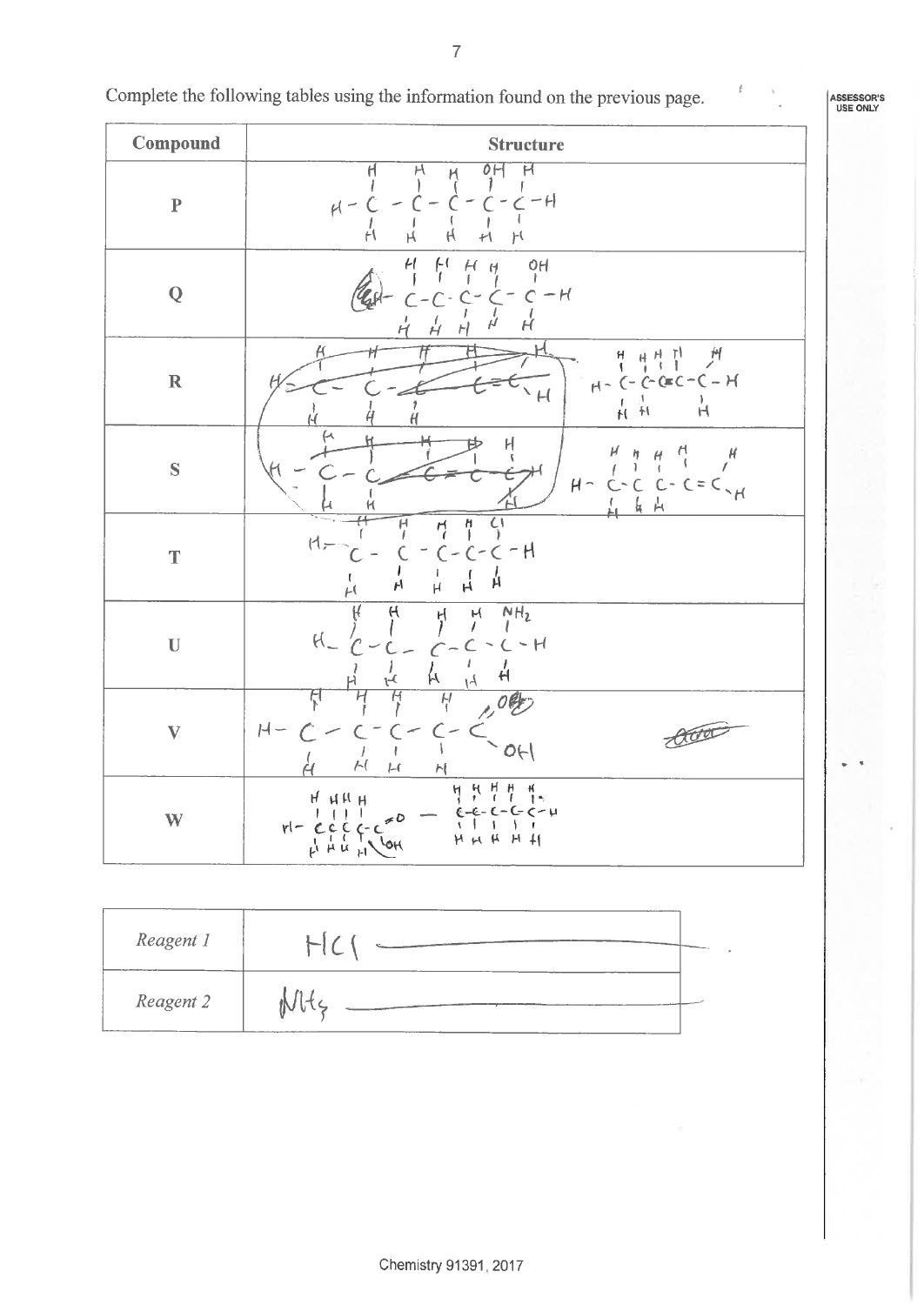ASSESSOR'S Adding an acidified potassium dichromate solution to propan-1-ol can produce either  $(i)$ USE ONLY propanal or propanoic acid. Explain the laboratory procedure used to convert propan-1-ol to propanal. In your answer, you should: outline the procedure for the conversion, and describe any colour changes linked to the species involved state the type of reaction occurring explain how the procedure ensures only propanal is collected. la divise a fest to form propanal (aldehyde) propan-1-01 (primary alcohol). This ensures only the aldehyde is collected, Explain how Benedict's solution can be used to distinguish between propanone and  $(ii)$ propanal. In your answer, you should include: any observations made linked to the organic compounds involved the type of reaction occurring relevant equations showing any organic reactants and products involved. Aldenydes react with Benedicts solution so If added the solution will turn blue ceytones wont react with benedicts solution voltily react with water//  $W^{[l]}$ 

8

 $(b)$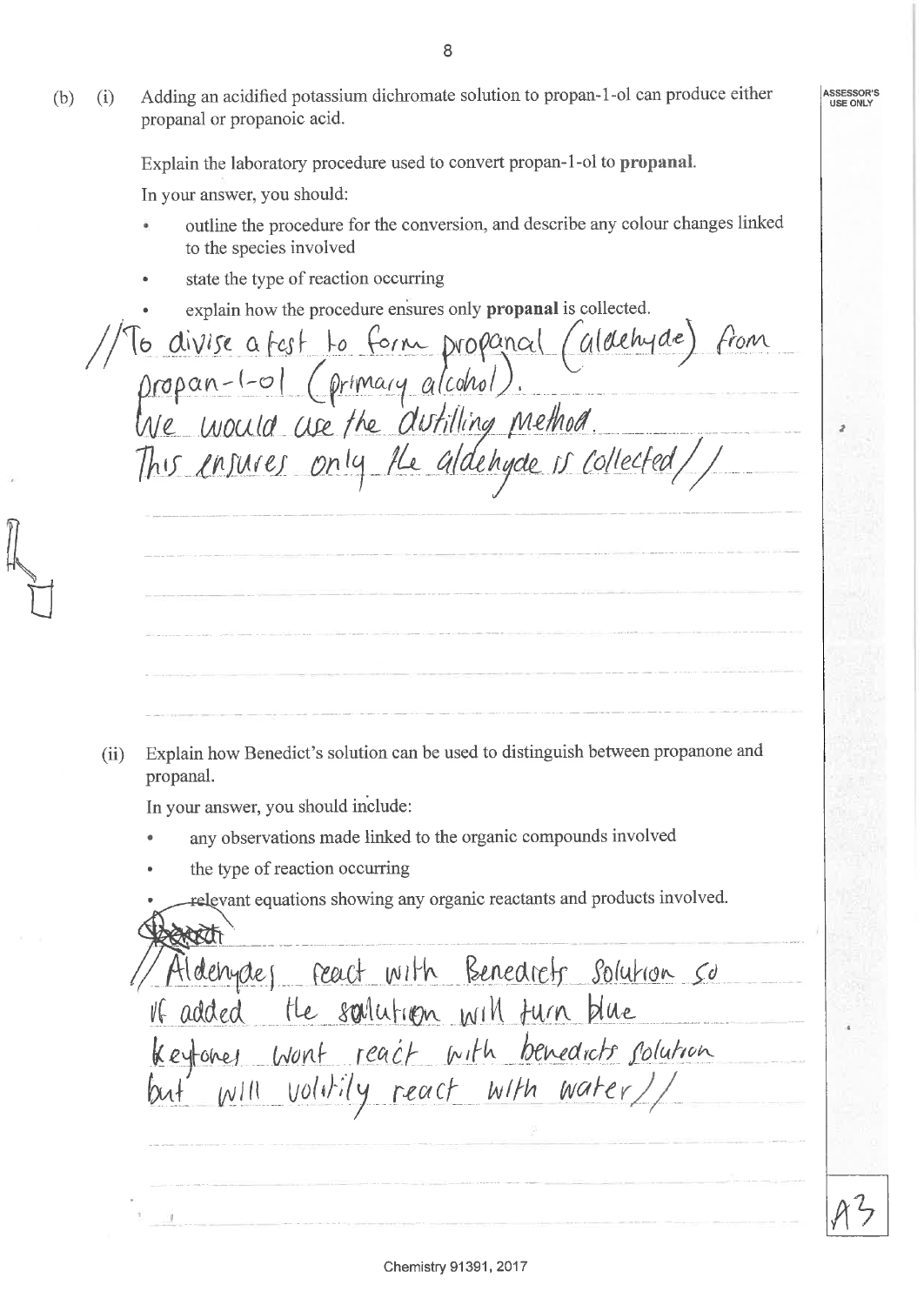

## **QUESTION THREE**

Peptides are molecules that form when amino acids combine.

The following structures show the amino acids cysteine and serine.



9

In the boxes below, show two possible dipeptides that can be formed by combining the  $(a)$  $(i)$ two amino acids shown above.



Circle the amide functional group on ONE of the dipeptides drawn in part (i).  $(ii)$ 

**ASSESSOR'S** USE ONLY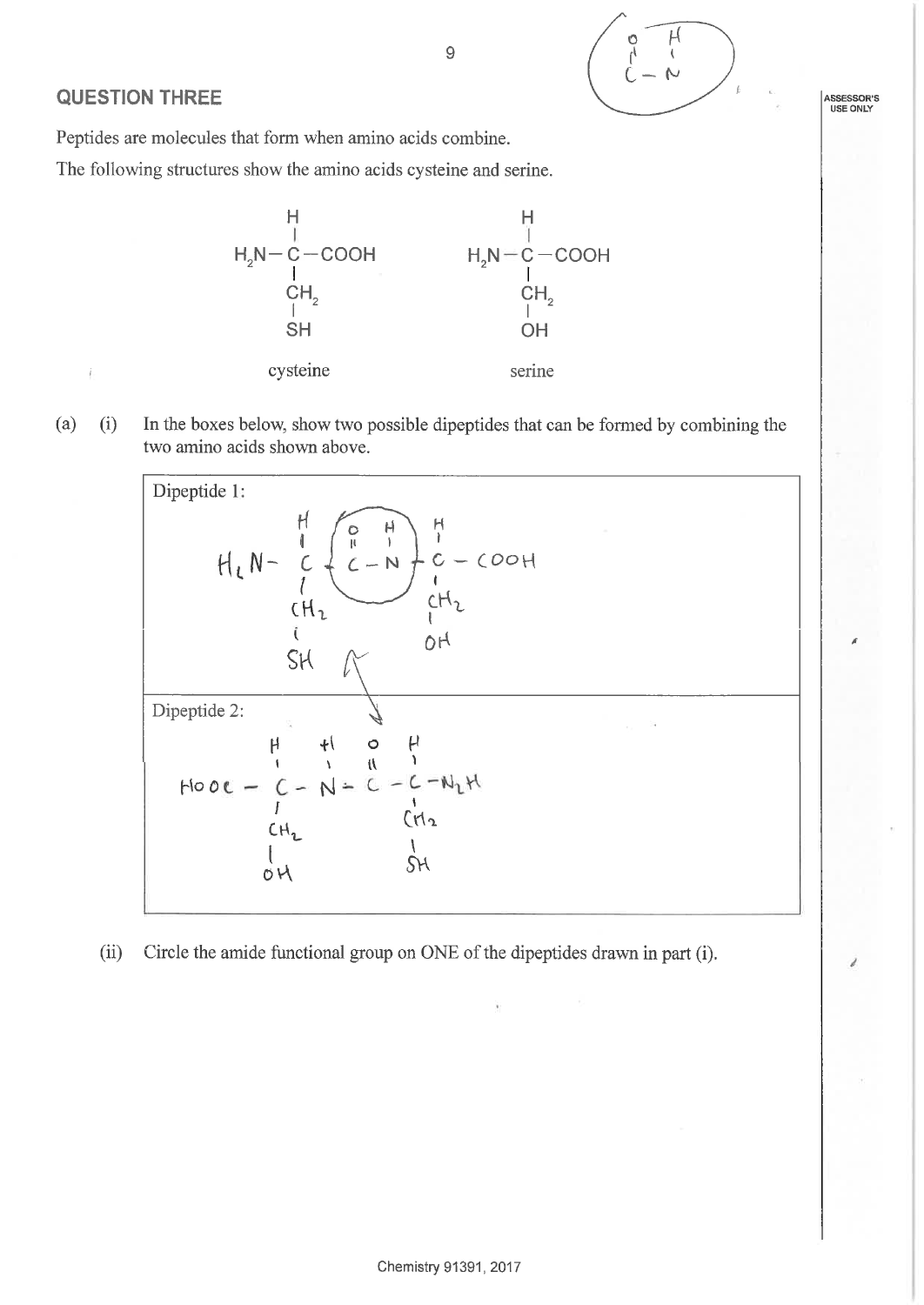- ASSESSOR'S USE ONLY
- Nomex® is a polymer used in firefighters' suits. Nomex® is made up of two different  $(b)$ monomers bonded together to form the polymer chain.

A small portion of the structure of Nomex® is shown below.



Note:

is a benzene ring and does not change when the monomers bond together to form the polymer.

Explain the structure of the polymer, Nomex®.

In your answer, you should include:

- the name of the functional group linking the monomers
- a drawing of both monomers
- a classification of the type of polymer formed, with an explanation to justify your choice.

 $40 - C \times 100$  $\sim N-HU$ The Functional group holding the Monomers is known as<br>the almide linkage this joins monomers<br>together to form the chain<br>The polymer is formed through condensation,<br>condensation is where Monomer for fogether<br>and produce a W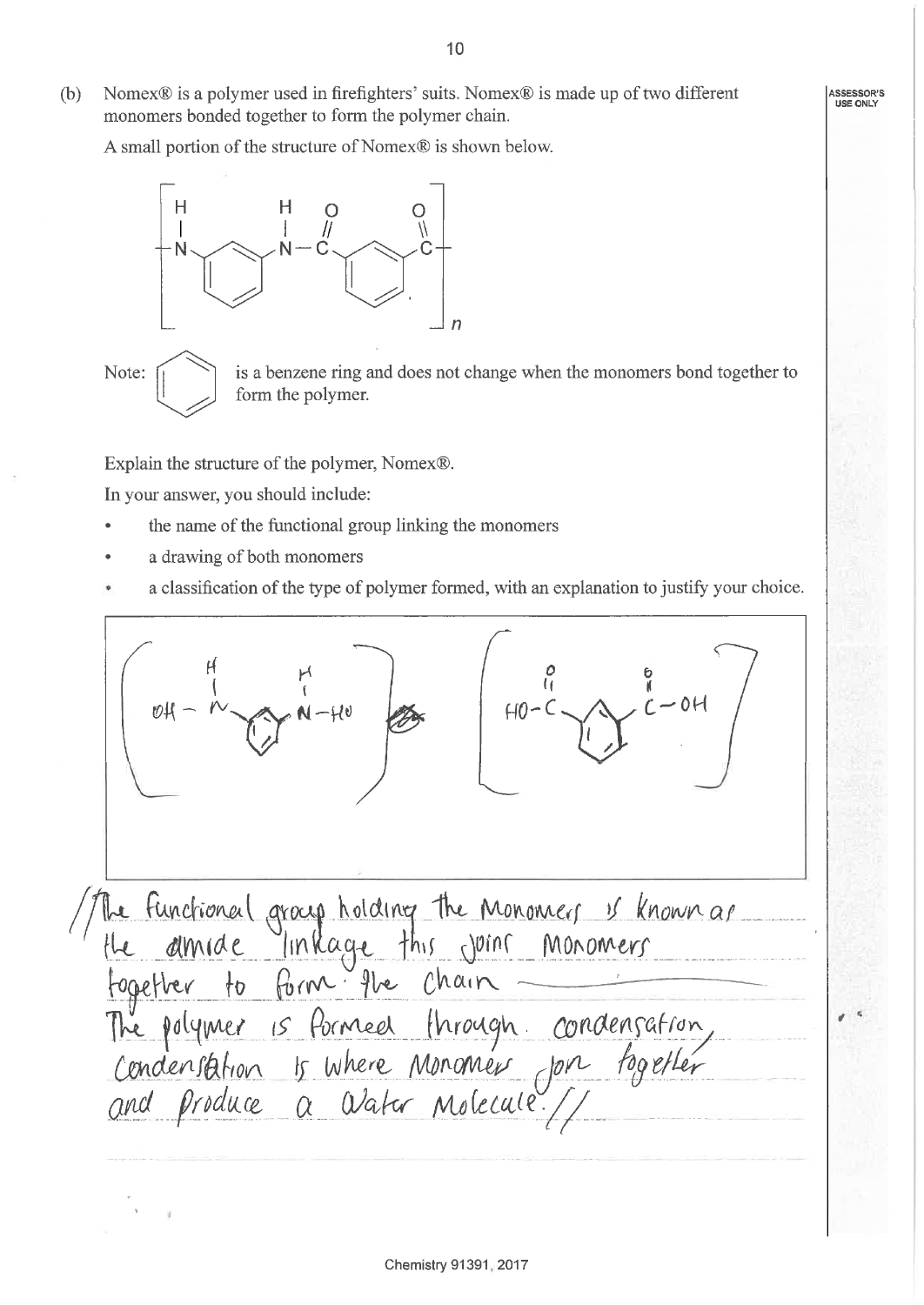Polymers such as Nomex® can be hydrolysed by either aqueous acid or base.  $(c)$ 

Show the products of the hydrolysis of Nomex® using:

 $H504$  $(i)$ aqueous acid  $H^*$  -  $N = \frac{1}{\sqrt{2}} \int_{-C}^{C} \frac{1}{C} \int_{-C}^{C} C \frac{1}{C} dT$  $(ii)$ aqueous base.  $OH$  $Hd-M$ <br> $Hd-M$ <br> $N-C-U$  $+ 4 - 2 - 4 +$ <br>+ 4 - 2 - 2 - 4<br>du du

ASSESSOR'S<br>USE ONLY

Fx